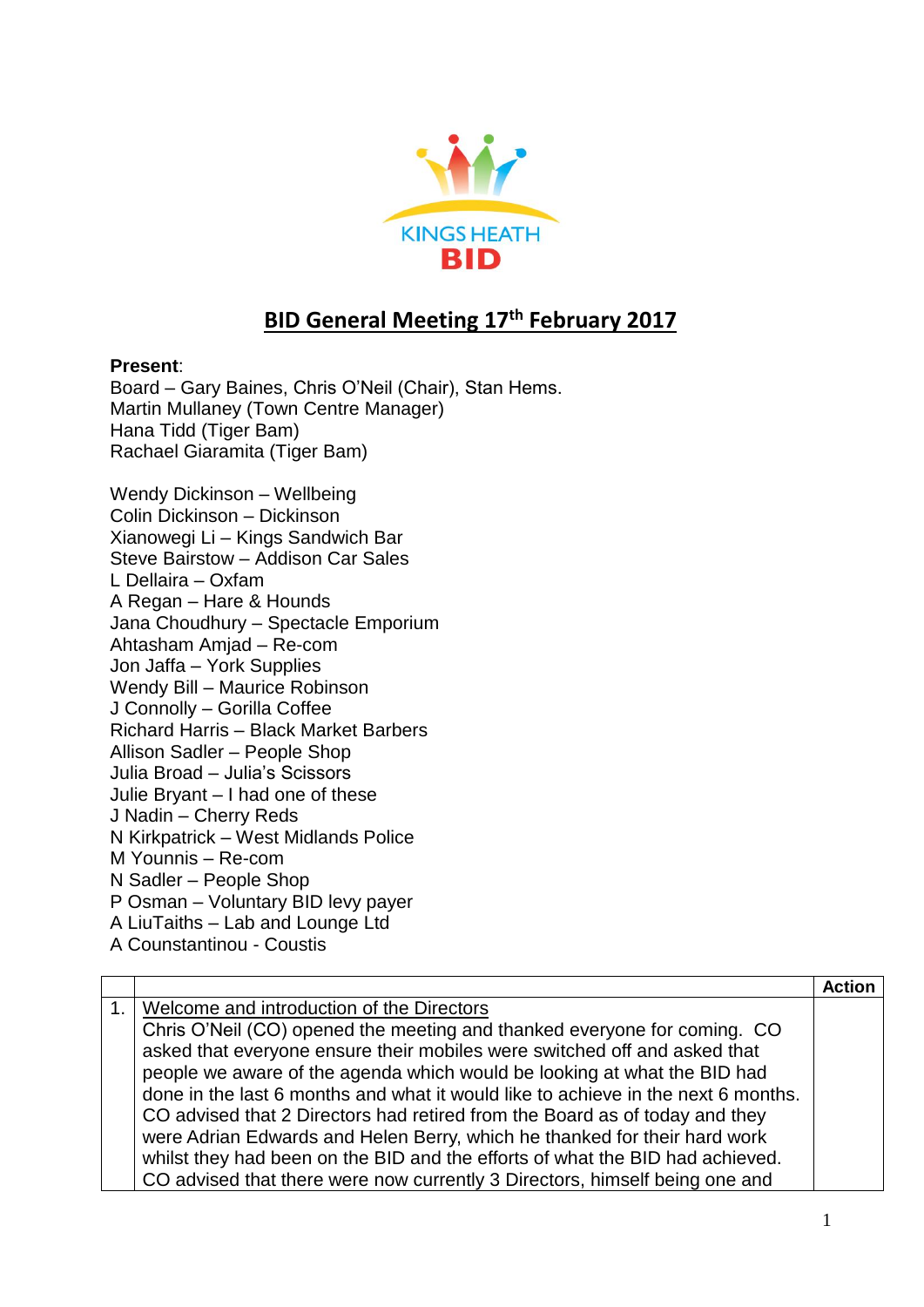| with.        | then Stan Hems and Gary Baines, advising what businesses they had in Kings<br>Heath. CO stated that should anyone be interested in becoming part of the<br>Board there were applications that people could obtain via Martin Mullaney<br>(MM) the Town Centre Manager. CO stated that a second meeting would be<br>taking place on the $6th$ April '17 in which this would be a longer meeting to fully<br>explore all questions and answers the Board could provide but reminded<br>everyone that they would be sticking to the agenda everyone had been provided<br>Jon Jaffa asked if the minutes of the last meeting in June 2016 would be looked<br>at. CO advised no they would not but would be provided on the 6 <sup>th</sup> April and<br>again reminded that they would tonight be sticking to the agenda.                                                                                                                                                                                                                                                                                                                                                                                                                                                                                                                                                                                                                                                                                                                                                                                                                                                                                                                                                                                                                                                                                                                                                                                                                                                                                                                                                                                                                                                                                                                                                                                                                                                                                         |  |
|--------------|---------------------------------------------------------------------------------------------------------------------------------------------------------------------------------------------------------------------------------------------------------------------------------------------------------------------------------------------------------------------------------------------------------------------------------------------------------------------------------------------------------------------------------------------------------------------------------------------------------------------------------------------------------------------------------------------------------------------------------------------------------------------------------------------------------------------------------------------------------------------------------------------------------------------------------------------------------------------------------------------------------------------------------------------------------------------------------------------------------------------------------------------------------------------------------------------------------------------------------------------------------------------------------------------------------------------------------------------------------------------------------------------------------------------------------------------------------------------------------------------------------------------------------------------------------------------------------------------------------------------------------------------------------------------------------------------------------------------------------------------------------------------------------------------------------------------------------------------------------------------------------------------------------------------------------------------------------------------------------------------------------------------------------------------------------------------------------------------------------------------------------------------------------------------------------------------------------------------------------------------------------------------------------------------------------------------------------------------------------------------------------------------------------------------------------------------------------------------------------------------------------------|--|
| 2.<br>April. | Presentation by Martin Mullaney on what the Kings Heath BID had done since<br><u>June 2016</u><br>MM gave introductions and advised that he had been the Town Centre Manager<br>since last June 2016. MM displayed a presentation which he discussed:<br>Annual Street Festival Event - MM displayed pictures of the event and<br>discussed where this had taken place, advising that this had been pulled<br>together in less than 6 weeks with Tiger Bam, stating that this was a<br>great success and was something to build on for this year.<br>Save our bobby campaign - MM advised that there was a petition<br>presented to the Police Commissioner and other senior officers within the<br>Police. MM advised that he was aware that Police resources were<br>stretched and that they (Kings Heath) were about to lose their current<br>Police Officer.<br>Enjoy Kings Heath magazine - MM displayed the front cover of the<br>$\bullet$<br>magazine stating that this photograph was done by a drome over Kings<br>Heath and came 2 <sup>nd</sup> in the photography competition they had. MM talked<br>about "tapping into" local communities and that this magazine had been<br>distributed to 13,000 homes and around 7,000 shops at a total cost of<br>£500.00 as the advertising within the magazine had paid for the costs<br>and was hoping to produce this for free next time.<br>Kings Heath market, October – December 2016 – MM stated he felt this<br>was pulling people into Kings Heath and that street food traders were<br>very popular.<br>Christmas lights – MM advised that the feedback was that these had<br>$\bullet$<br>been well received. Calthorpe Estates had advised that Birmingham City<br>Council had told them to copy Kings Heath. MM advised that he would<br>have hoped this was bringing people into Kings Heath.<br>Kings Heath pavement gritter – MM advised that he had obtained this for<br>$\bullet$<br>use in Kings Heath and that this could be used by the businesses as it<br>was important during bad weather that people could get to the shops.<br>Social media presence.<br>$\bullet$<br>Website.<br>Tiger Bam.<br>Hosting small events.<br>Jon Jaffa asked if this was the full details of what had been spent and asked<br>about things such as legal costs.<br>CO stated that Jon Jaffa's question did deserve a full and frank answer and that<br>there was a dedicated meeting, as advised at the start of the meeting on the 6 <sup>th</sup> |  |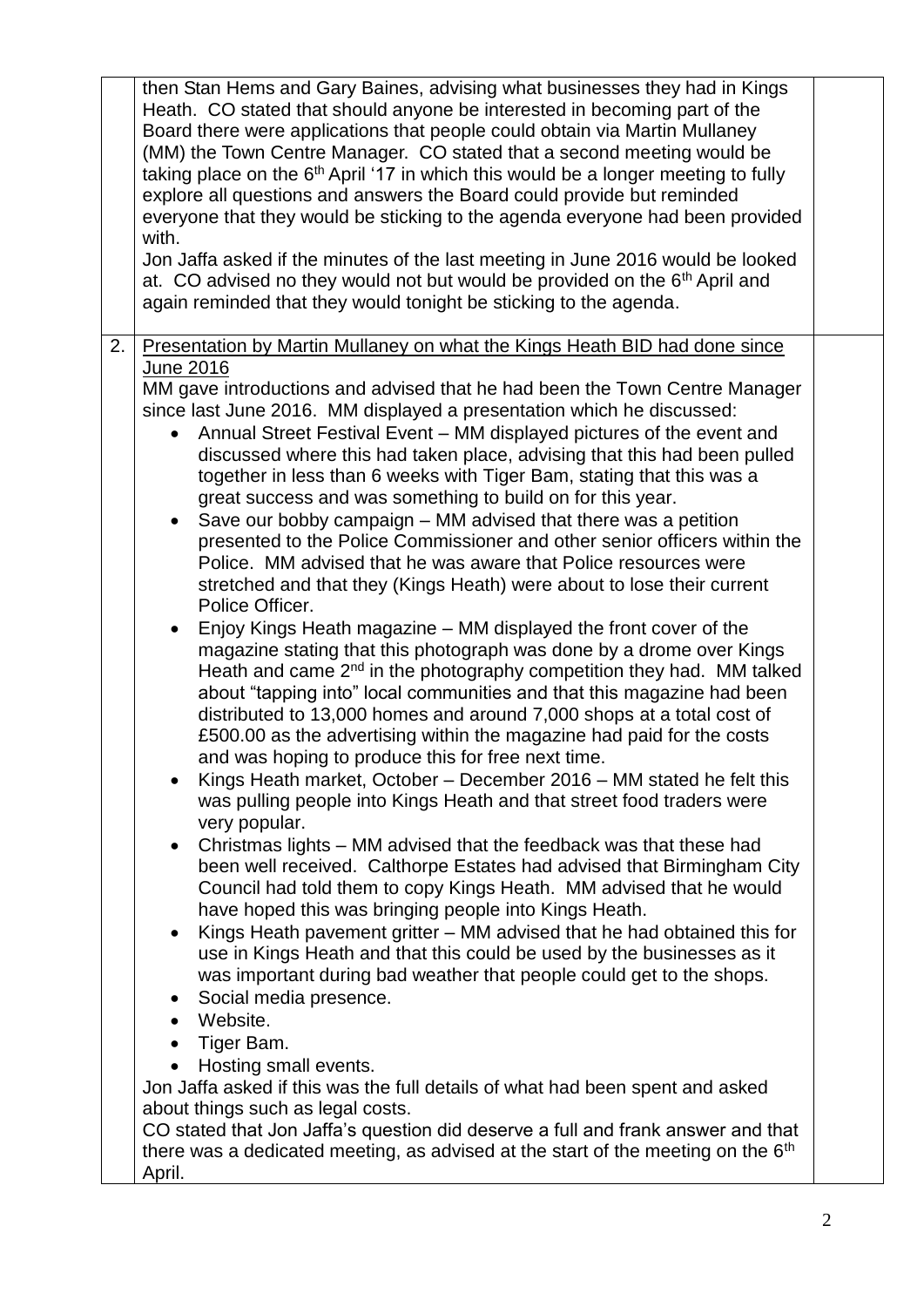|    | Jon Jaffa stated that 6 months ago the BID levy payers were advised the same<br>answer and that Neville Summerfield had stated there would be another meeting<br>in 6 weeks time and that this meeting did not take place.<br>CO answered by advising that questions / answers deserved to be heard by a<br>wider range of the BID levy payers and again reminded of the meeting that<br>would be taking place on the 6 <sup>th</sup> April.<br>M Younnis (MY) advised that he was happy to ignore what had happened in<br>court until the 6 <sup>th</sup> April but wondered how we would know what has been said.<br>CO advised that the meeting was being minuted.<br>Wendy Bill (WB) asked if she could ask a question about the Christmas lights<br>and ask what had been spent on them.<br>CO advised that they had spent £30,000.<br>WB also asked if they had snow and ice on the roads could they use the gritter<br>and asked where this was stored. MM advised this was stored at All Saints and<br>MM would go round and assist if requested.<br>WB asked if they would be covered as she had been advised that if someone<br>slipped after clearing they would be liable. MM stated that this was a myth and<br>has confirmed this with a Head of the Council and that no one would be sued<br>(P Osman confirmed this).<br>P Osman introduced himself as voluntary BID payer and asked who holds the<br>posts on the Board, such as secretary etc and asked that this be clarified.<br>CO advised that he was the current Chair and there was no vice Chair, Gary<br>Baines and Stan Hems were Directors of the Board and there was no company<br>secretary but would welcome applications.<br>P Osman asked who the line manager was for the town centre manager. CO<br>advised himself and that he was also treasurer. |  |
|----|----------------------------------------------------------------------------------------------------------------------------------------------------------------------------------------------------------------------------------------------------------------------------------------------------------------------------------------------------------------------------------------------------------------------------------------------------------------------------------------------------------------------------------------------------------------------------------------------------------------------------------------------------------------------------------------------------------------------------------------------------------------------------------------------------------------------------------------------------------------------------------------------------------------------------------------------------------------------------------------------------------------------------------------------------------------------------------------------------------------------------------------------------------------------------------------------------------------------------------------------------------------------------------------------------------------------------------------------------------------------------------------------------------------------------------------------------------------------------------------------------------------------------------------------------------------------------------------------------------------------------------------------------------------------------------------------------------------------------------------------------------------------------------------------------------------------------------------|--|
| 3. | <b>Presentation by Tiger Bam on what they have been doing</b><br>Tiger Bam introduced themselves and advised they would talk the BID levy                                                                                                                                                                                                                                                                                                                                                                                                                                                                                                                                                                                                                                                                                                                                                                                                                                                                                                                                                                                                                                                                                                                                                                                                                                                                                                                                                                                                                                                                                                                                                                                                                                                                                              |  |
|    | payers through the last 6 months and what they had done with the help of a<br>presentation.                                                                                                                                                                                                                                                                                                                                                                                                                                                                                                                                                                                                                                                                                                                                                                                                                                                                                                                                                                                                                                                                                                                                                                                                                                                                                                                                                                                                                                                                                                                                                                                                                                                                                                                                            |  |
|    | Digital – e-newsletter, BID bulletin, valentines feature and a feature for<br>half term and what people can do in the area.                                                                                                                                                                                                                                                                                                                                                                                                                                                                                                                                                                                                                                                                                                                                                                                                                                                                                                                                                                                                                                                                                                                                                                                                                                                                                                                                                                                                                                                                                                                                                                                                                                                                                                            |  |
|    | Media - social media;<br>$\bullet$                                                                                                                                                                                                                                                                                                                                                                                                                                                                                                                                                                                                                                                                                                                                                                                                                                                                                                                                                                                                                                                                                                                                                                                                                                                                                                                                                                                                                                                                                                                                                                                                                                                                                                                                                                                                     |  |
|    | twitter, which has grown by 1,000<br>Instagram                                                                                                                                                                                                                                                                                                                                                                                                                                                                                                                                                                                                                                                                                                                                                                                                                                                                                                                                                                                                                                                                                                                                                                                                                                                                                                                                                                                                                                                                                                                                                                                                                                                                                                                                                                                         |  |
|    | Facebook, which now has 4,425                                                                                                                                                                                                                                                                                                                                                                                                                                                                                                                                                                                                                                                                                                                                                                                                                                                                                                                                                                                                                                                                                                                                                                                                                                                                                                                                                                                                                                                                                                                                                                                                                                                                                                                                                                                                          |  |
|    | Events<br>Campaigns                                                                                                                                                                                                                                                                                                                                                                                                                                                                                                                                                                                                                                                                                                                                                                                                                                                                                                                                                                                                                                                                                                                                                                                                                                                                                                                                                                                                                                                                                                                                                                                                                                                                                                                                                                                                                    |  |
|    | Tiger Bam gave a presentation outlining this which they advised was available                                                                                                                                                                                                                                                                                                                                                                                                                                                                                                                                                                                                                                                                                                                                                                                                                                                                                                                                                                                                                                                                                                                                                                                                                                                                                                                                                                                                                                                                                                                                                                                                                                                                                                                                                          |  |
|    | on line and that they gave regular monthly reports which update what they had<br>done and this also displayed messages straight from the businesses.                                                                                                                                                                                                                                                                                                                                                                                                                                                                                                                                                                                                                                                                                                                                                                                                                                                                                                                                                                                                                                                                                                                                                                                                                                                                                                                                                                                                                                                                                                                                                                                                                                                                                   |  |
|    | Tiger Bam advised that there had been a growth over the last year and that                                                                                                                                                                                                                                                                                                                                                                                                                                                                                                                                                                                                                                                                                                                                                                                                                                                                                                                                                                                                                                                                                                                                                                                                                                                                                                                                                                                                                                                                                                                                                                                                                                                                                                                                                             |  |
|    | when they started there had only been 300 likes on Facebook and only 300<br>twitter followers.                                                                                                                                                                                                                                                                                                                                                                                                                                                                                                                                                                                                                                                                                                                                                                                                                                                                                                                                                                                                                                                                                                                                                                                                                                                                                                                                                                                                                                                                                                                                                                                                                                                                                                                                         |  |
|    | They have arranged the licensing of the website and the copyright.                                                                                                                                                                                                                                                                                                                                                                                                                                                                                                                                                                                                                                                                                                                                                                                                                                                                                                                                                                                                                                                                                                                                                                                                                                                                                                                                                                                                                                                                                                                                                                                                                                                                                                                                                                     |  |
|    | Someone asked how they placed their business onto this and Tiger Bam                                                                                                                                                                                                                                                                                                                                                                                                                                                                                                                                                                                                                                                                                                                                                                                                                                                                                                                                                                                                                                                                                                                                                                                                                                                                                                                                                                                                                                                                                                                                                                                                                                                                                                                                                                   |  |
|    | advised that they could send details to them and they would add this and place<br>onto a calendar showing any events.                                                                                                                                                                                                                                                                                                                                                                                                                                                                                                                                                                                                                                                                                                                                                                                                                                                                                                                                                                                                                                                                                                                                                                                                                                                                                                                                                                                                                                                                                                                                                                                                                                                                                                                  |  |
|    | Tiger Bam advised that they put a spotlight on a business each month to                                                                                                                                                                                                                                                                                                                                                                                                                                                                                                                                                                                                                                                                                                                                                                                                                                                                                                                                                                                                                                                                                                                                                                                                                                                                                                                                                                                                                                                                                                                                                                                                                                                                                                                                                                |  |
|    |                                                                                                                                                                                                                                                                                                                                                                                                                                                                                                                                                                                                                                                                                                                                                                                                                                                                                                                                                                                                                                                                                                                                                                                                                                                                                                                                                                                                                                                                                                                                                                                                                                                                                                                                                                                                                                        |  |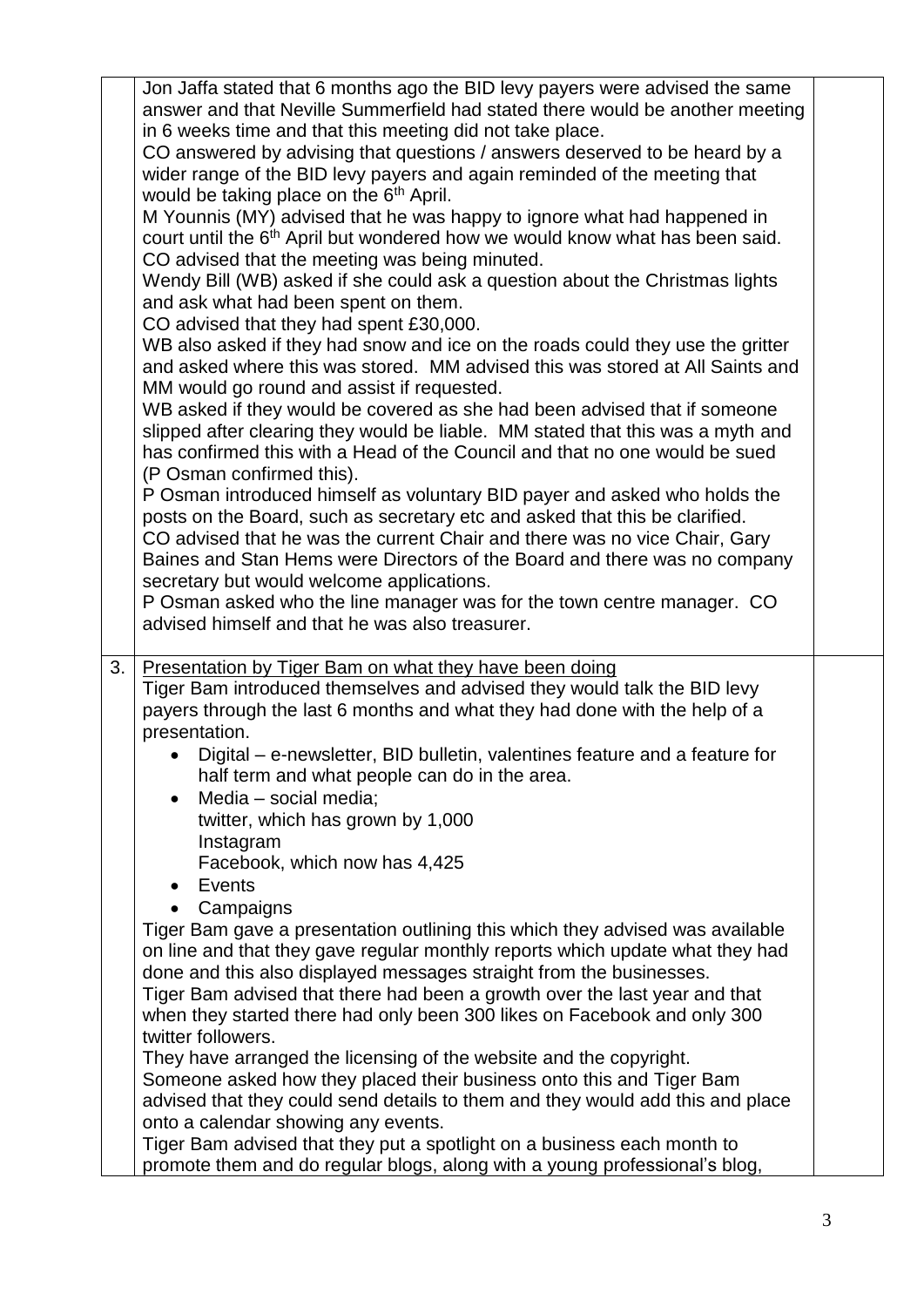looking at nightlife and shops.

They deal with PR for Kings Heath and handle press releases, with 25 positive news stories. There was also a focus on new independent businesses and interviews for a new television programme in Birmingham.

Tiger Bam stated they oversee and organise event management, health and safety and arrange risk assessments for Kings Heath. They have a "hands on" approach and always ask for feedback.

Street festival - 148 positive comments were made and 6 negatives which were mainly about dogs and prams.

Other events they have been involved in are the Kings Heath food market and Kings Heath "through your lens" which they advised had had over 100 entries and the winner had been previewed in the Birmingham Mail.

Tiger Bam discussed the press appeal and how they had increased the numbers on Twitter and Facebook. Photographs obtained during events could be used for the content on the Kings Heath website.

They encouraged local schools to provide bunting which covered over 2 miles which were placed along the High Street and over 250 businesses took part. Kings Heath magazine – they were hopeful they would be able to produce this at neutral cost next month but also commented on the gift guide within the last magazine and how they had approached local businesses for this which could be developed into newsletters.

Christmas lights – 90% feedback had been positive from the Twitter poll. Tiger Bam advised that people think this work "just happens" and that people should know that this is what is provided by the money that the BID levy payers pay for.

Tiger Bam stated that the work they plan to do in the next 6 months would be in the BID bulletin.

Someone asked when the next magazine would come out. Tiger Bam advised that they would be hoping to produce this in April / May but the plan was to produce this quarterly. Someone advised that they felt the £500 was not a lot of money to lose to produce this.

MY asked about the Street Festival regarding the dogs, (negative comments) and what could be done about this. Tiger Bam advised that this was about signage and maybe a reminder to keep dogs on their leads but stated that the negative comments were mainly about the number of water bowls and there not being enough. Someone suggested there be a specific area for dogs but not a ban.

MM advised that there were opportunities for people to give ideas on what they would do for this year and discussed the Street Festival and how this had taken place on Heathfield Road and York Road and that the "school of rock" had taken place on the Village Square. MM stated that this year's Street festival had been pencilled in for the 10<sup>th</sup> September.

Someone asked why Tiger Bam had featured a lot of coffee shops in their features and asked what the criteria were? Tiger Bam advised that at the bottom of their bulletin they have details to send to them and that any business that would like to share any information about their business to send to them, any business featured get high hits on Facebook and they could also add any discounts and look at the "hit" rates, as the results are high.

Tony Constantinou asked how they get a feature on.

Tiger Bam advised if they e-mailed [KH@TigerBam.co.uk.](mailto:KH@TigerBam.co.uk)

A Sadler asked whether they could extend the Street Festival to Poplar Road. MM advised that they had focused on Heathfield Road and York Road and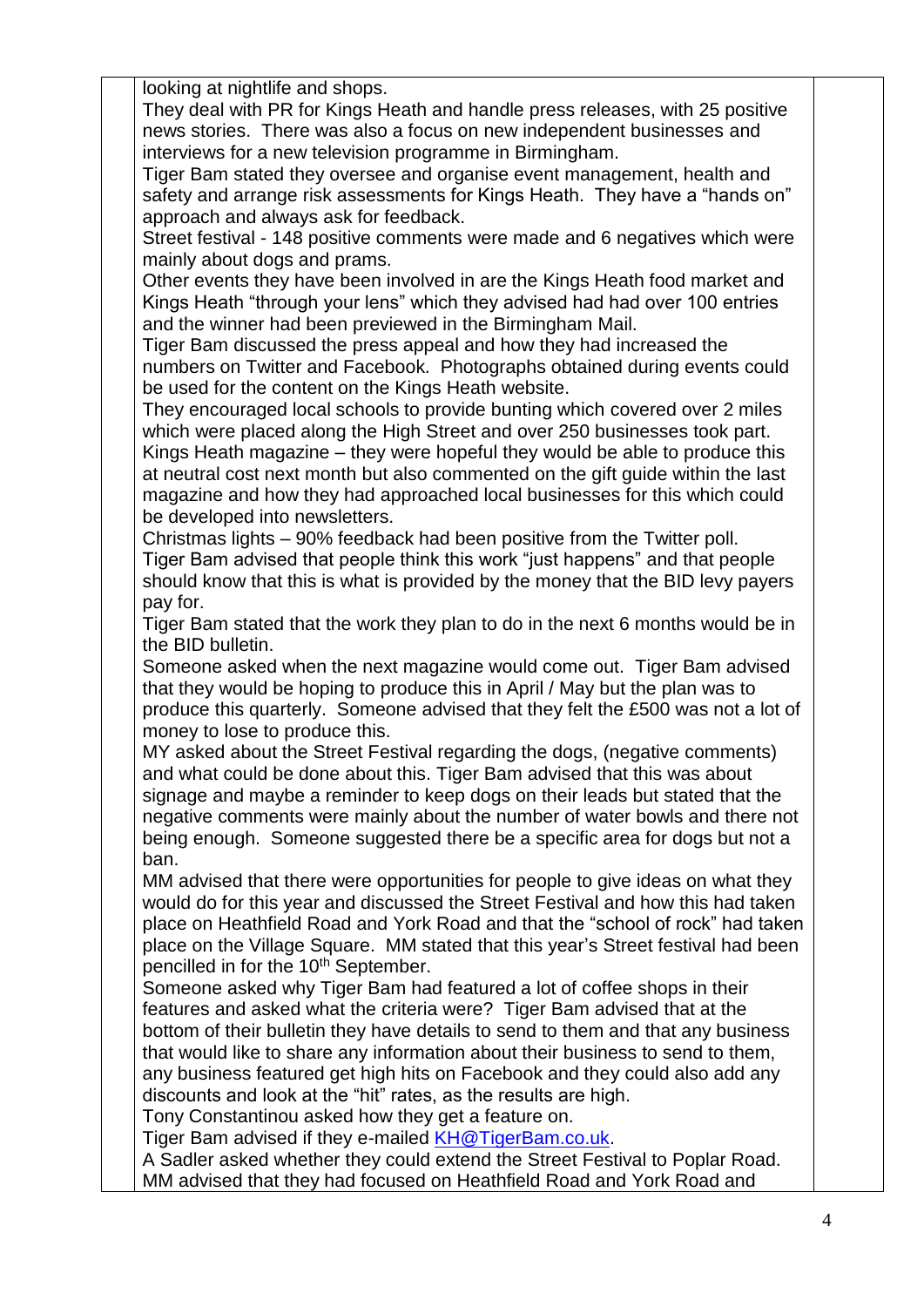would like to involve the Primary School but also look at utilising the area in front of the old Bingo Hall.

Someone advised that they felt left out and also stated that the bottom of Kings Heath High Street was not used.

Stan Hems (SH) advised that he had gone into Asda to ask if they could close the road for such events but the Manager had advised no.

MM advised that he had discussed doing this in Poplar Road. A Sadler advised that there had been a festival some time ago whereby they had not closed the road but had still been part of it.

MM agreed that everyone needs to benefit from this and not just some businesses.

Someone discussed this coming the High Street and into the Primary School but that it would be nice if Poplar Road was on the agenda or being thought about. MM stated this was up to the Board.

SH asked they could "put the feelers out".

Tiger Bam advised that they did put in a request for a road closure and this was dismissed (for Poplar Road) but they would put this in again.

Tiger Bam advised that now they have a history of working with Kings Heath, can demonstrate what they can do, hence when they approach the Council they know what they can do and feel that they can put a valid point across and revisit this.

A Sadler advised that they felt there was enough time before the next Street Festival.

MM advised that Tiger Bam produced a regular survey, with feedback and will set a strategy for how money is spent.

Adam Regan asked if they could put forward suggestions for the Street Festival. CO advised that the BID had worked tirelessly on the Street Festival and that Tiger Bam and MM were paid for by the BID and should people pass on any planning information / suggestions to MM he could pass them to the Board. CO stated that the Board were totally focused on what needed to be done for Kings Heath.

Colin Dickinson made a comment towards this.

CO advised that there had been the biggest turnout for Kings Heath lights and discussed the different lights used this time.

A Sadler asked if they could have an opinion on the Street Festival as they felt it did not feel like they could. CO advised that this was not a "closed shop" and they were there to improve the Kings Heath and all to benefit.

WB advised that it was important to have a Police Officer in Kings Heath and that this was detrimental to Kings Heath and was off putting to customers and people were frightened.

Neil Kirkpatrick (Police) (NK) was asked to speak regarding this matter. NK stood and advised that he was the Constituency Manager for Hall Green and deals with the Areas of Moseley, Kings Heath, Sparkbrook and Sparkhill. He deals with local policing and there are areas of concern. NK has met with the Board and Senior Officers but has to support the decisions, and change the way they work due to the cuts.

NK advised that Andy Collis (previous Police Officer for Kings Heath) had been moved to another constituency and Rose (Andy Collis' replacement) has spent time in Kings Heath and the area but it also completing upstream work and working for families to work with criminals (shoplifters). NK stated that his observation is that he is not seeing an increase in shoplifting or they are not being reported. The Police were not ignoring Kings Heath High Street and there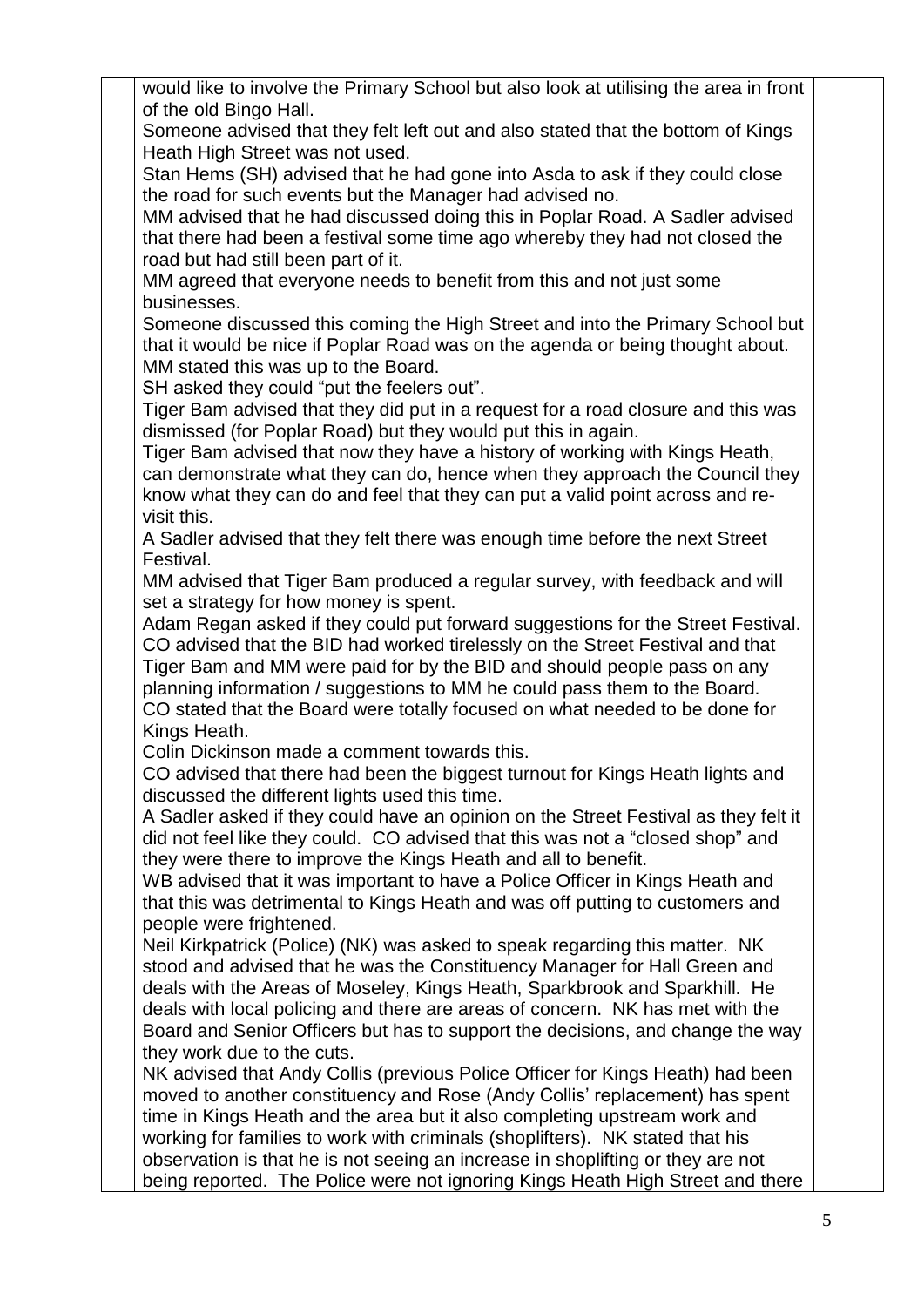were other avenues to report crime such as Facewatch and that the key messages were to report to them. NK advised that there were less than 10 reported each week in Kings Heath.

Richard Harris asked if they had heard that Kings Heath Pet Centre had had someone steal from them that day. GB confirmed this. NK asked if this had been reported. GB advised he had tried to phone 101 with no success. NK stated that all crimes needed to be reported as they could then gleam

intelligence from this to form patterns. Adam Regan advised that he understood this but that he had had a problem since Kings Heath had lost security and local policing. This had impacted on them and he had had to deal with mental health issues and that when the weather got warmer this would get worse.

NK advised that through the BID they were having conversations how the local Police could engage in businesses.

NK advised that he was happy to arrange a "tasking meeting" with businesses and was happy to set this meeting up.

SH advised that the biggest complaint was that as rate payers they pay 5% for policing and discussed the history of policing in Kings Heath.

WB advised that she was encouraged to have expensive cameras and advised this would assist to make a conviction where stock had been stolen. WB rang 999 and was advised by the Police that they would be sent a pack but had not received one but would also not send out a Police Officer.

NK advised that any reports to the Police would be registered but that they could also flag to MM any queries or issues.

MM discussed Facewatch and this was an online way of reporting crime and they could upload this on line. MM also advised that he was willing to do a training session but that businesses could go on Facebook and download the form. The Police monitor this service. MM stated that only 1 business was registered with this service.

Tony Constantinou stated that they had talked about crime diminishing but should they have a shoplifter what powers did they have? NK confirmed that businesses have the power to detain a criminal but stated he would not encourage this.

M Younnis advised that he was not a big fan of Andy Collis but believed Police presence was needed for public safety and talked about a scheme he was encouraged to join by Andy Collis but that they needed a decent Police presence.

CO advised that he was aware that Andy Collis had built a rapport with local businesses and shoplifters and that he was aware that there were currently a higher number of beggars and that he himself was recently assaulted by a drunk in which Police came from Stechford Police Station.

CO did ask how people defend their property and that representation was needed to be made to the Police although they had been to the Commissioner and Andy Collis had interacted along with petitions but to no avail due to cuts in policing.

MM reminded that Facewatch could be used and that this was subsidised by the Police.

NK stated that the discussion fully deserved a full meeting but that he had a sergeant and a full team of Officers for Moseley and Kings Heath. NK advised that he believed that security was everyone's responsibility.

SH reminded that they all paid 5% of their rates to policing.

WB reminded that she was advised to install a camera system but that the majority of her staff were women and felt vulnerable.